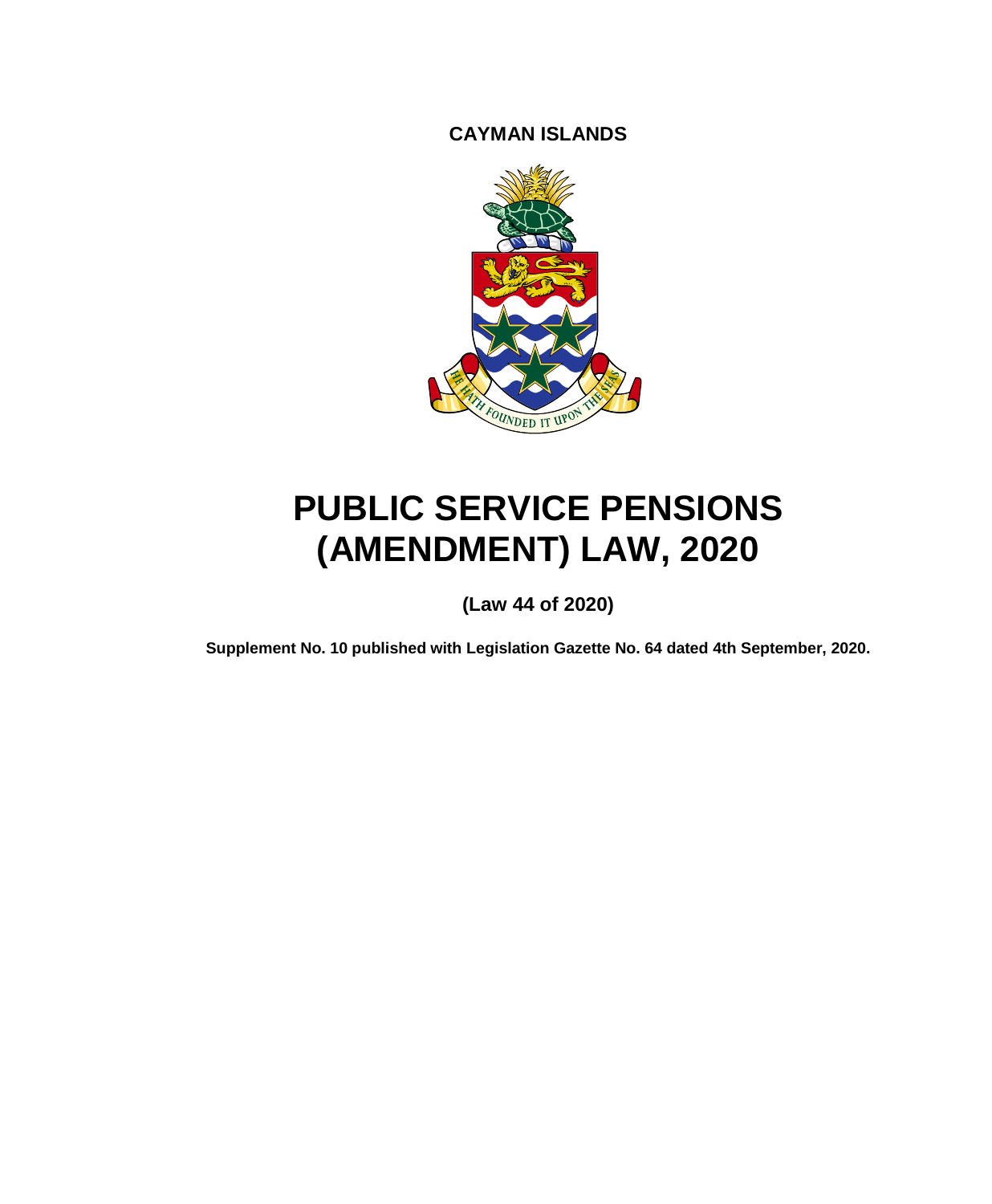### **PUBLISHING DETAILS**

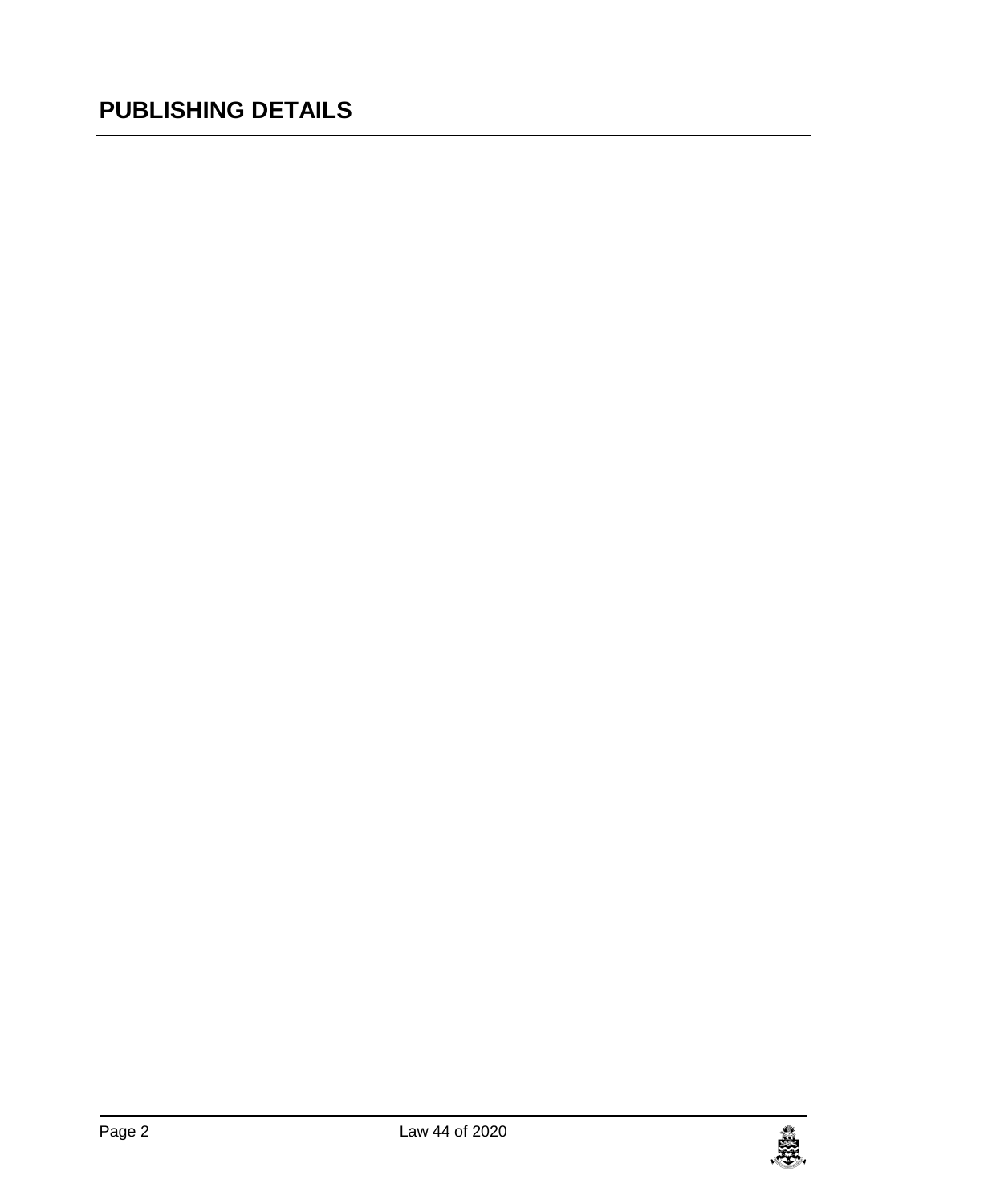### **CAYMAN ISLANDS**



# **PUBLIC SERVICE PENSIONS (AMENDMENT) LAW, 2020**

**(Law 44 of 2020)**

### **Arrangement of Sections**

| Section |                                                                                             | Page |
|---------|---------------------------------------------------------------------------------------------|------|
|         |                                                                                             |      |
| 2.      | Amendment of section 3 of the Public Service Pensions Law (2020 Revision) – definitions 5   |      |
| 3.      |                                                                                             |      |
|         |                                                                                             |      |
|         | 5. Amendment of section 42 – pensions payable to surviving spouse and children              |      |
| 6.      | Amendment of section 59 – pensions payable to surviving spouse and children                 |      |
|         | 7. Amendment of section 65 – benefit paid to beneficiary if no surviving spouse or children |      |

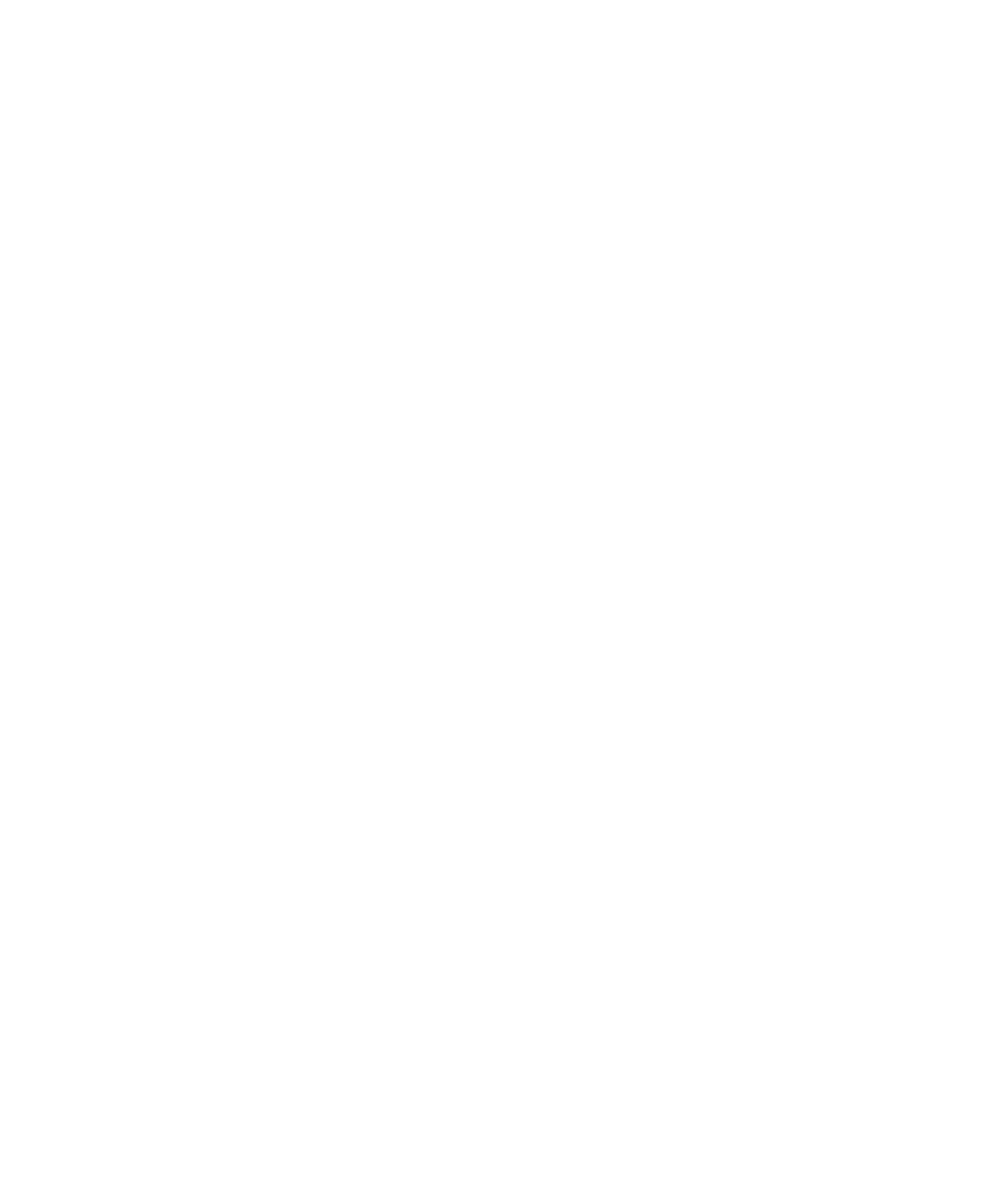#### **CAYMAN ISLANDS**

(Law 44 of 2020) I Assent,



**Martyn Roper Governor**

Date: 4th day of September, 2020

## <span id="page-4-0"></span>**PUBLIC SERVICE PENSIONS (AMENDMENT) LAW, 2020**

**(Law 44 of 2020)**

#### **A LAW TO AMEND THE PUBLIC SERVICE PENSIONS LAW (2020 REVISION) AS A CONSEQUENCE OF THE ENACTMENT OF THE CIVIL PARTNERSHIP LAW, 2020; AND FOR INCIDENTAL AND CONNECTED PURPOSES**

ENACTED by the Governor in accordance with section 81 of the Constitution, after consultation with the Premier, with the prior approval of the Secretary of State, and pursuant to instructions issued in accordance with section 31 of the Constitution.

#### **1. Short title and commencement**

- **1**. (1) This Law may be cited as the Public Service Pensions (Amendment) Law, 2020.
	- (2) This Law comes into force immediately after the commencement of the *Civil Partnership Law, 2020*.

#### <span id="page-4-1"></span>**2. Amendment of section 3 of the Public Service Pensions Law (2020 Revision) – definitions**

- **2**. The *Public Service Pensions Law (2020 Revision)*, in this Law referred to as the "principal Law", is amended in section 3 as follows —
	- (a) in the definition of the words "designated beneficiary", by deleting the words "spouse or children" and substituting the words "spouse, civil partner or children"; and

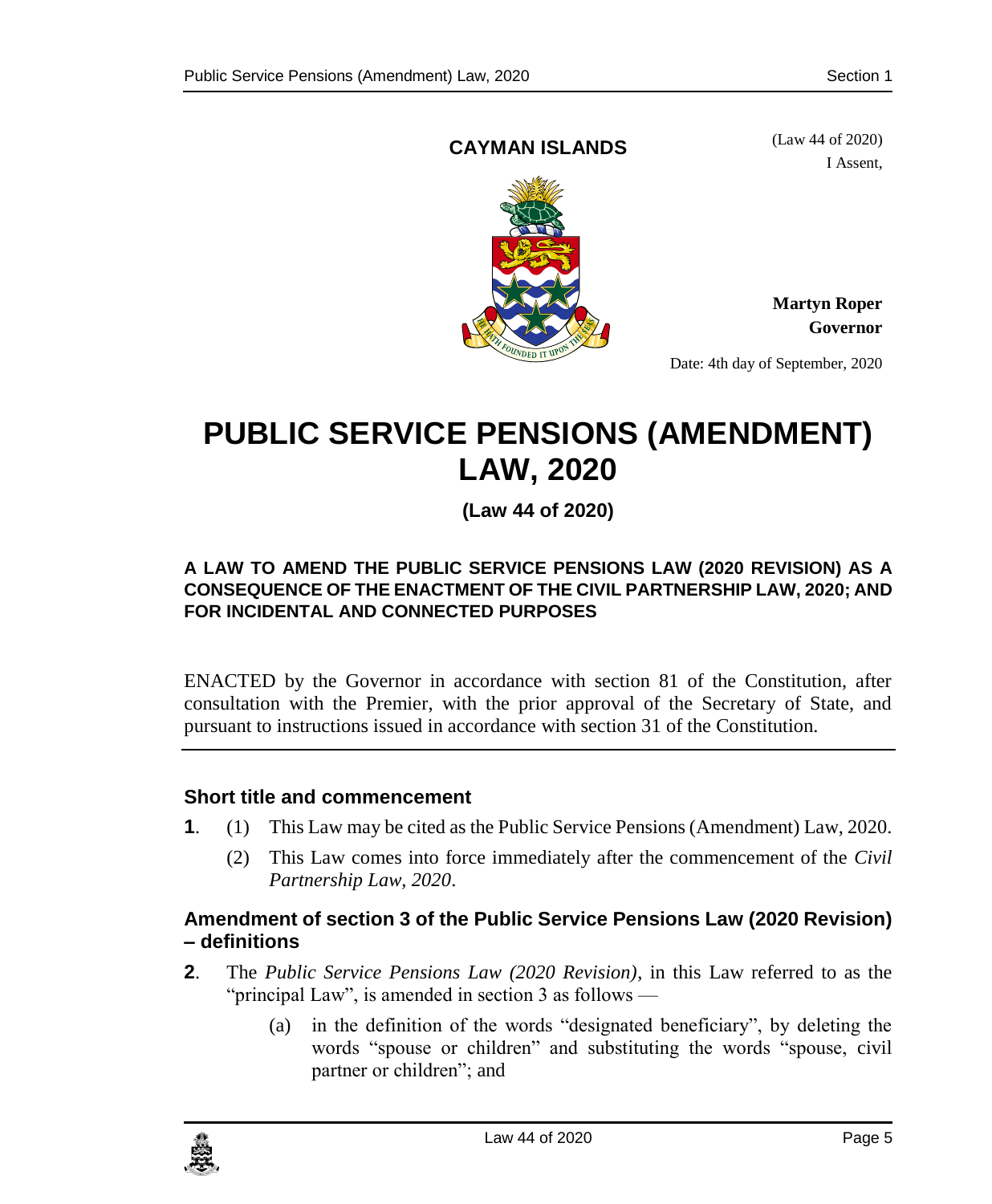(b) by inserting, in the appropriate alphabetical sequence, the following definitions —

> " "**civil partner**" has the meaning assigned by section 2 of the *Civil Partnership Law, 2020*; and

> "**civil partnership**" has the meaning assigned by section 2 of the *Civil Partnership Law, 2020*;".

#### <span id="page-5-0"></span>**3. Amendment of section 25 – pensions not to be assignable**

**3**. The principal Law is amended in section  $25(1)(a)(ii)$  and  $(2)(b)$  by deleting the words "spouse, former spouse" wherever they appear and substituting the words "spouse, civil partner, former spouse, former civil partner".

#### <span id="page-5-1"></span>**4. Amendment of section 39 – minimum pension payments**

**4**. The principal Law is amended in section 39(1) by inserting after the words "surviving spouse" the words ", civil partner".

#### <span id="page-5-2"></span>**5. Amendment of section 42 – pensions payable to surviving spouse and children**

- **5**. The principal Law is amended in section 42 as follows
	- (a) in the section heading, by inserting after the word "spouse" the words ", civil partner"; and
	- (b) in subsection (1), by inserting after the words "plan member's surviving spouse" the words ", civil partner".

#### <span id="page-5-3"></span>**6. Amendment of section 59 – pensions payable to surviving spouse and children**

- **6**. The principal Law is amended in section 59 as follows
	- (a) in the section heading, by inserting after the word "spouse" the words ", civil partner"; and
	- (b) by inserting after the words "plan member's surviving spouse" the words ", civil partner".